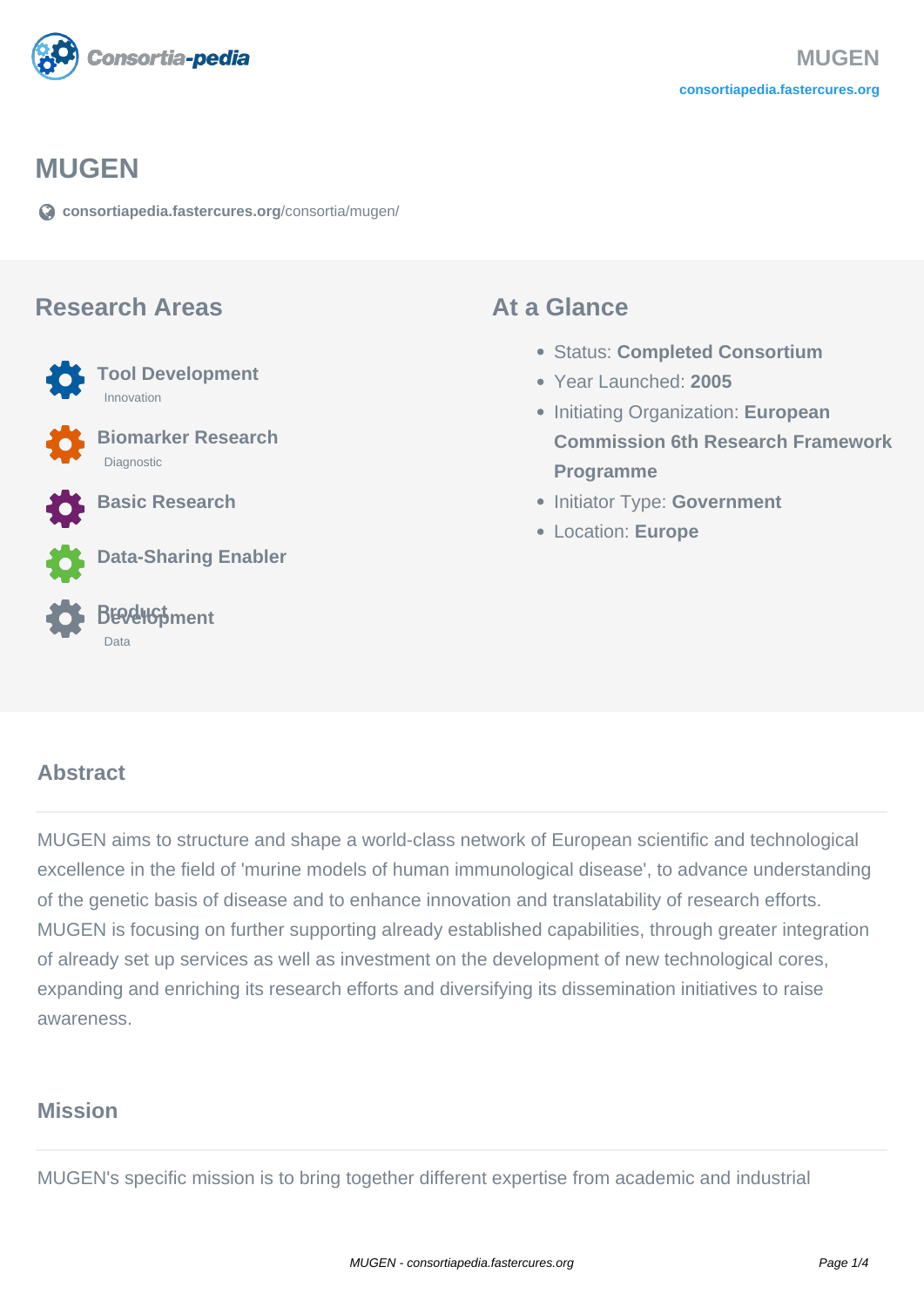

laboratories in order to study human immunological disease by integrating the participant's strengths in immunological knowledge with new approaches in functional genomics. In this way, MUGEN expects to bring Europe a competitive advantage in the development of new diagnostic and therapeutic tools. In concert, MUGEN promotes training of young researchers and exploitation, dissemination, and communication of scientific and technological excellence both within and outside of the network, to include all interested stakeholders in the area of human immunological diseases.

# **Consortium History**

For links to MUGEN research articles, click [here](http://www.mugen-noe.org/indexcdb5.html?MODULE=bce/application/pages&Branch=N_N0000000016)

# **Structure & Governance**

The Project Governing Board (PGB) is (initially) composed of the six members that historically formed the Steering Committee for conceptualizing and materializing the proposal for the MUGEN Network of Excellence (NoE). The Coordinator acts as the chairman of the PGB for the full duration of the Network, whereas the Ethics Advisor and the Commission's Scientific Officer are entitled to attend PGB meetings as non-voting observers. The PGB performs both executive and administrative functions, among which are formulating and revising the strategic priorities of the Network, evaluating, approving, and adopting the Joint Programme of Activities (JPA) and reviewing and approving all Network reports and deliverables.

# **Financing**

MUGEN is a project funded under the European Commission's 6th Research Framework Programme.

# **Intellectual Property**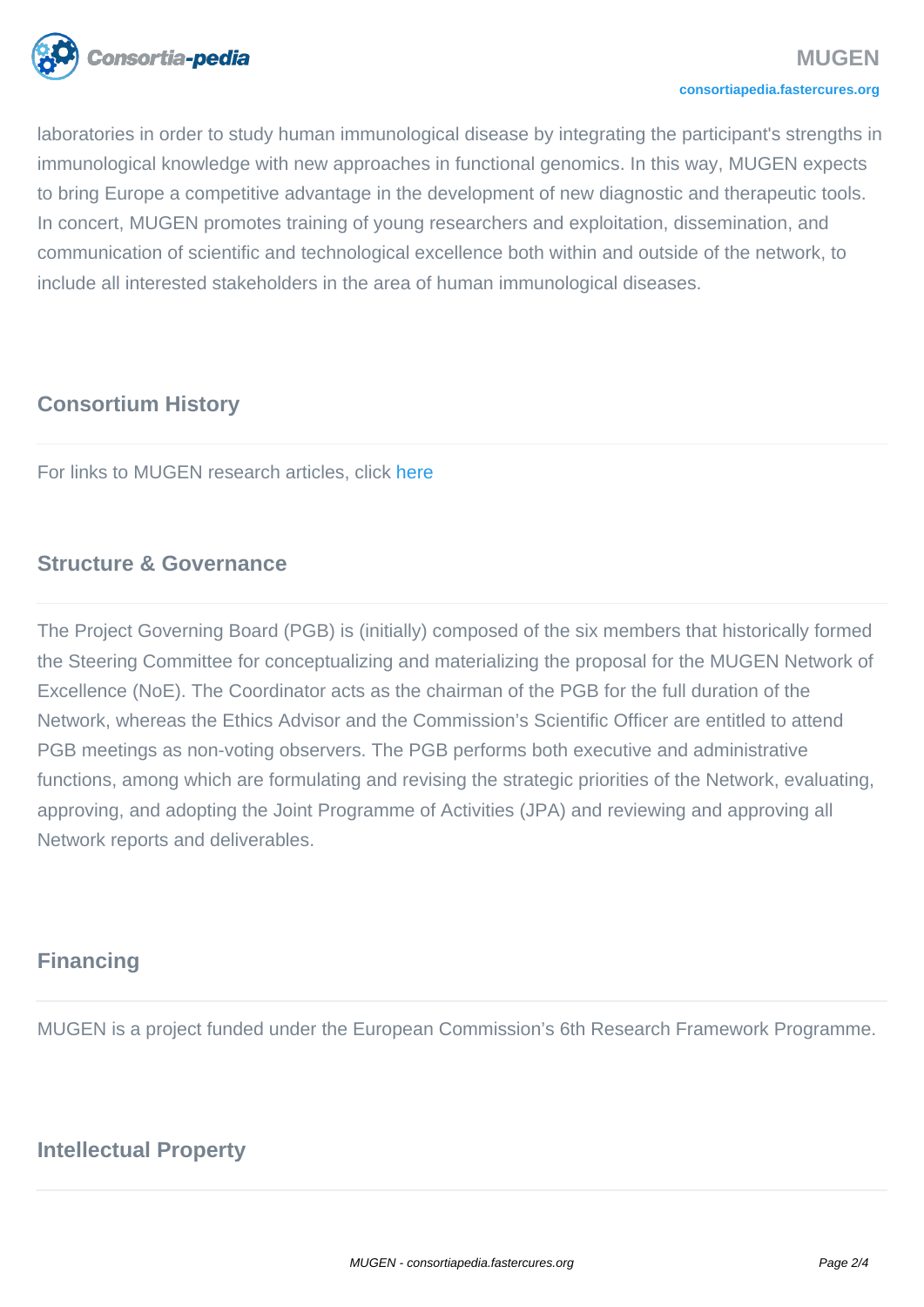

MUGEN participants will share information and technology platforms and will develop a coordinated agenda of scientific events in order to communicate their scientific achievements to a wider scientific audience, as well as to the general public.

### **Impact/Accomplishment**

To view a list of MUGEN's network news, click [here](http://www.mugen-noe.org/index8baf.html?MODULE=bce/application/pages&Branch=N_N0000000003_N0000001009)

# **Links/Social Media Feed**

Homepage http://www.mugen-noe.org/index-2.html

# **Points of Contact**

To contact MUGEN, follow this [link](http://www.mugen-noe.org/index30f4.html?MODULE=bce/application/contact&Alias=CONTACT_US)

## **Sponsors & Partners**

Biomedical Sciences Research Center "Al. Fleming"

Inserm EMI -0101- Institut Pasteur

Deutsches Krebsforschungszentrum

Centre d' Immunology de Marseille – Luminy

University of Milano – Bicocca

Inst. Of Experimental Immunology, University of Zurich

Helmholtz-Zentrum f?r Infektionsforschung

The Netherlands Cancer Institute

EMBL

Medical Research Council